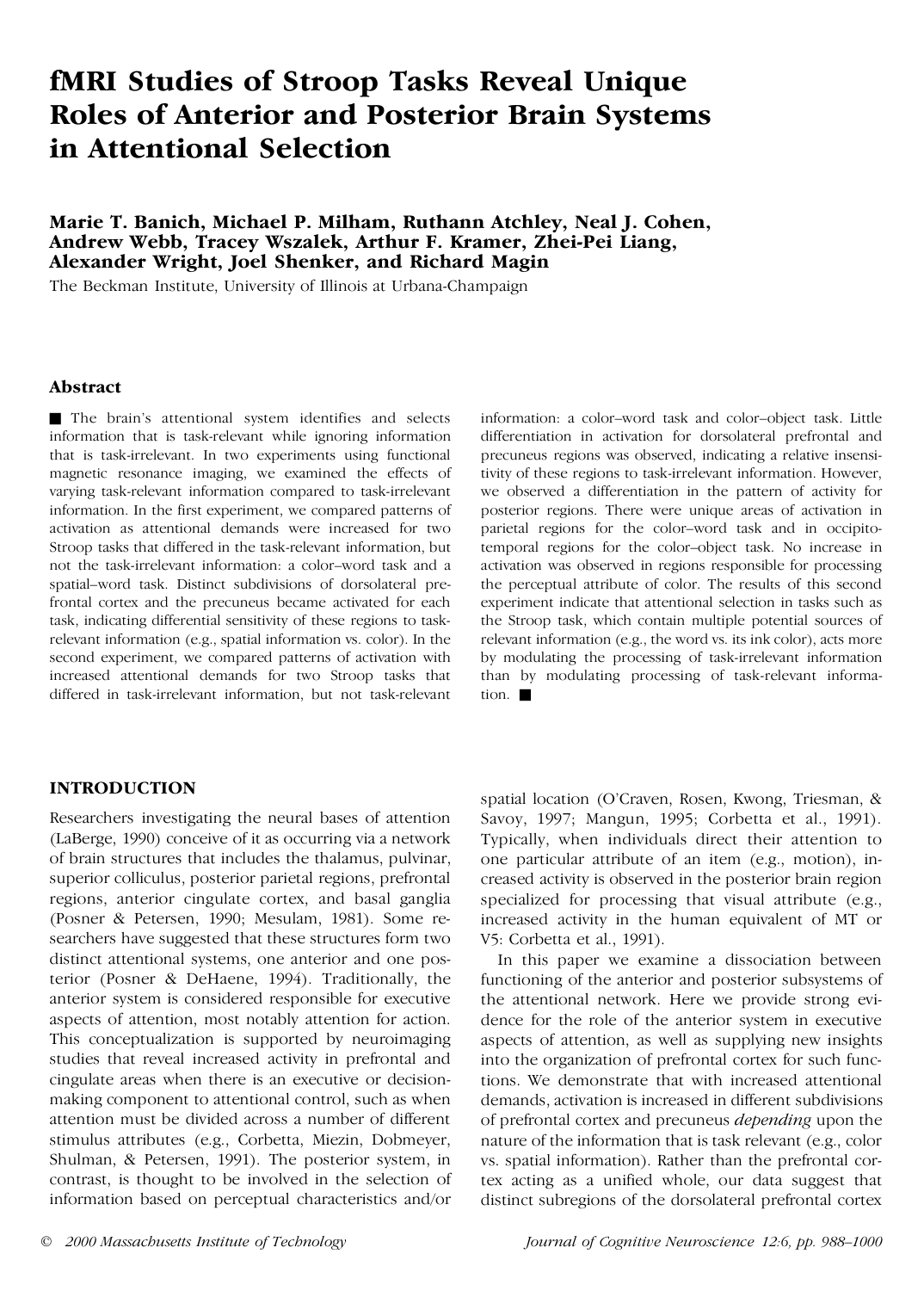play a role in imposing executive aspects of attentional control depending upon the nature of the information that is to be selected. As a corollary, we also demonstrate that the pattern of activity within the dorsolateral prefrontal cortex is relatively independent of the type of information that is to be ignored (i.e., task-irrelevant information). This finding would be expected if indeed the dorsolateral prefrontal cortex acts to impose topdown executive control in selecting task-relevant information.

It has also been suggested that prefrontal control over executive aspects of attention feeds backward and tunes posterior cortical systems to enhance the processing of task-relevant information (Cohen, Braver, & O'Reilly, 1996; Desimone & Duncan, 1995). It is generally assumed that prefrontal regions ''alert'' those posterior brain regions responsible for processing the sensory information that is task-relevant. As a result, the sensory areas related to the task-relevant feature become more activated, evidence that processing of the task-relevant sensory feature is being modulated (e.g., lingual fusiform regions will become active when color is being attended compared to form or motion). Here we provide evidence that when task-relevant information is contained in two distinct streams of information rather than only one, there is little modulation of processing of the taskrelevant sensory feature. Rather, we find increased activation in posterior regions that process the task-irrelevant information. These findings are more compatible with the idea that attentional selection occurs via modulation of processing the task-irrelevant information rather than by the more conventional view that the processing of task-relevant information is modulated.

Our evidence for these assertions is based on experiments using variants of the Stroop task. In the classic color–word Stroop task, individuals are asked to identify the ink color in which a word is printed while ignoring its identity. The Stroop task is a particularly useful tool for the investigation of executive aspects of attentional control because it requires more than just attending to one attribute over another. Rather, executive aspects of attentional control are required to suppress the automatic processing of the word's identity while prioritizing the less automatic processing of the word's ink color (MacLeod, 1991, 1992). Consistent with such an analysis of the Stroop task, many theorists posit that one important aspect of executive attentional control is the ability to override routine processes (e.g., Stuss & Benson, 1986; Shallice, 1982; see also Banich, 1997, Chapter 10 for a review).

Results from the Stroop task demonstrate, however, that the ability to suppress automatic word reading is incomplete. Compared to a neutral baseline word that has no intrinsic meaning with regard to color (e.g., "blank"), responses are speeded if the word names the ink color (e.g., the word ''red'' in red ink; congruent trials), and responses are slowed if the word names a

different ink color (e.g., the word ''blue'' in red ink; incongruent trials). Generally, responses to incongruent trials are thought to require greater attentional selection than those on neutral trials. On incongruent trials the selection of task-relevant information (i.e., the item's color) must occur in the face of task-irrelevant information that conflicts at the level of meaning (e.g., the meaning of the word ''red'' conflicts with the ink color blue) and/or at the level of a response (e.g., a response to the word ''red'' conflicts with selecting the correct response of blue). No such conflict exists for neutral trials.

Prior neuroimaging work indicates that the greater attentional demands imposed by incongruent compared to neutral trials engages a network of neural structures including prefrontal cortex, the anterior cingulate, and posterior regions (e.g., superior parietal cortex, extrastriate cortex) (Brown et al., 1999; Bush et al., 1998; Taylor, Kornblum, Lauber, Minoshima, & Koeppe, 1997; Carter, Mintun, & Cohen, 1995; Carter, Mintun, Nichols, & Cohen, 1997; Bench et al., 1993; Pardo, Pardo, Janer, & Raichle, 1990). To elucidate the specific role of the anterior and posterior attentional systems in attentional control for the Stroop task, we performed two experiments. In the first experiment, we employed two variants of the Stroop task that differed in the nature of the task-relevant dimension, but shared the same task-irrelevant dimension. By holding the task-irrelevant dimension constant across the two tasks, we could determine whether the increased attentional demands imposed by incongruent compared to neutral trials activated different subregions within a brain area depending on the nature of the task-relevant dimension. In the second experiment, we took the converse approach: We varied the nature of the task-irrelevant dimension across two tasks, but kept the task-relevant dimension constant. By holding the task-relevant dimension constant, we were able to determine whether any brain areas exhibited increased sensitivity to the task-irrelevant dimension on incongruent relative to neutral trials. The findings of these two experiments provide strong converging support indicating that: (1) a dorsolateral prefrontal/precuneus system is involved in executive control for selecting task-relevant information; (2) this system has a modular organization as the specific region responsible for such executive aspects of attentional control varies as a function of the nature of task-relevant information; and (3) when two streams of information (i.e., information contained in the word compared to the ink color) are relevant to task demands, selection occurs more by modulating processing of the task-irrelevant information than by modulating processing of the task-relevant information.

#### **EXPERIMENT 1**

In the first experiment we contrasted the pattern of brain activation for two tasks: a color–word Stroop task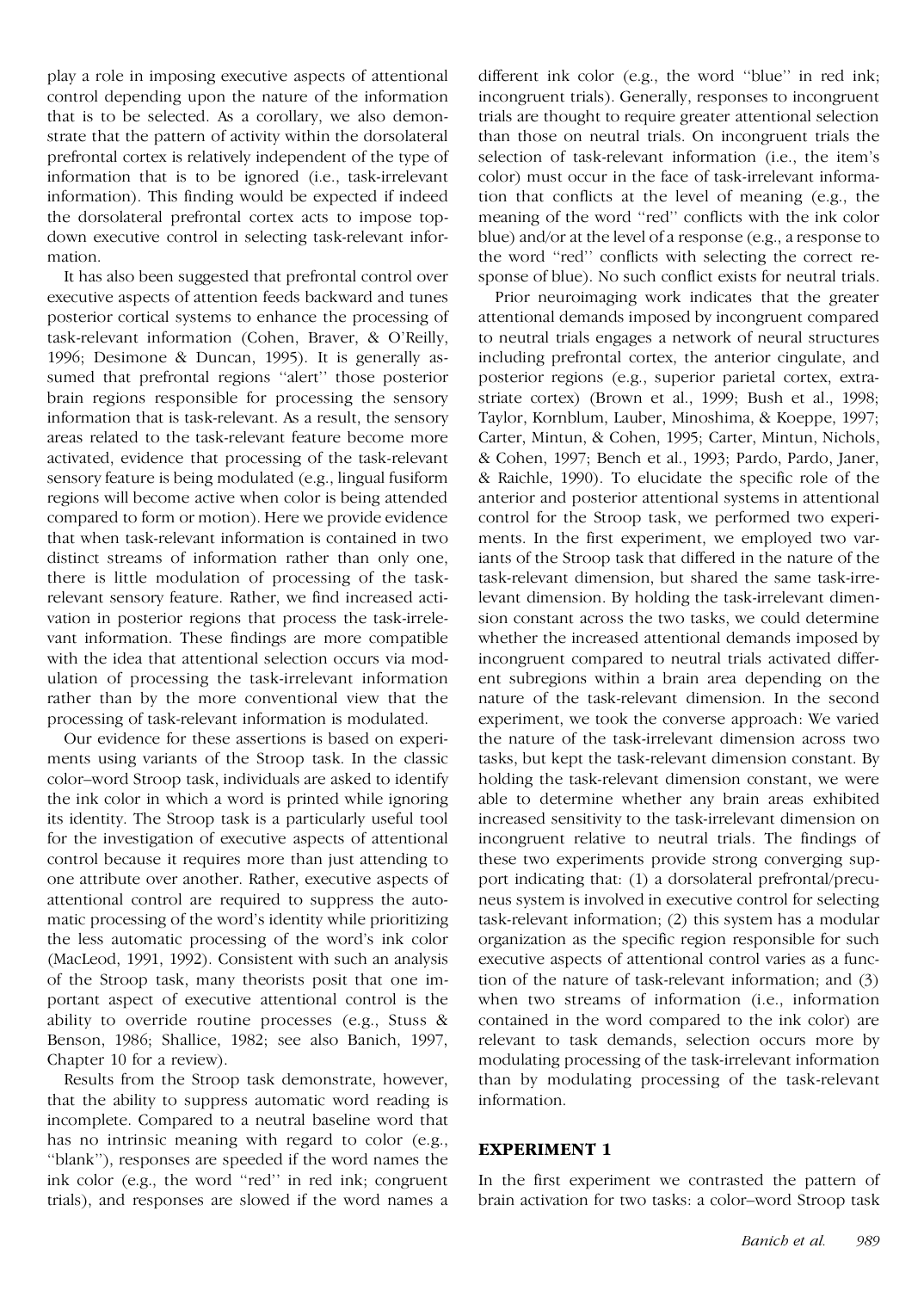and a spatial–word Stroop task. We describe our tasks in a hyphenated manner with the first word referring to the task-relevant dimension and the second word referring to the task-irrelevant dimension. As described above, in the color–word Stroop task, color is the relevant dimension whereas the word's identity is the irrelevant dimension. In the spatial–word Stroop task, the spatial relation between a word and a box (i.e., above, below, within) is the relevant dimension whereas the word's identity is the irrelevant dimension.

To manipulate attentional demands in each task, we varied the relation between information in the taskrelevant and task-irrelevant dimensions. Attentional demands were higher on incongruent trials, as the task-irrelevant information directly conflicted with the task-relevant information. An example of an incongruent trial for the color–word task is the word ''blue'' printed in yellow, and for the spatial–word task, the word ''above'' positioned below the box. Attentional demands were lower on neutral trials, in which the task-irrelevant information was unrelated to the taskrelevant information. An example of a neutral trial for the color–word task would be the word ''blank'' colored in yellow, and for the spatial–word task, the word ''civil'' positioned below the box.

Given that these two Stroop tasks differ in the taskrelevant dimension but not in the task-irrelevant dimension, we predicted that different subregions of the executive control system would be activated as the need for attentional selection was increased. This prediction is based on findings in monkeys (Wilson, O Scalaidhe, & Goldman-Rakic, 1993) and humans (Smith & Jonides, 1999) that there is a modularity of organization to the prefrontal cortex that differentiates on the basis of the relevant task domain. In particular, distinct regions of prefrontal cortex are involved in spatial compared to nonspatial working memory. Given the

interrelationship between working memory and attentional selection (Desimone & Duncan, 1995), we expected a similar modularity for executive aspects of attentional selection.

## **Results**

#### *Behavioral Results*

As expected, responses to incongruent trials were slower compared to neutral trials: significantly so for the color–word task [679 msec neutral; 818 msec incongruent;  $F(1,12) = 46.8$ ,  $p < .0001$  and marginally so for the spatial–word task [637 msec neutral; 668 msec incongruent;  $F(1,12) = 3.72$ ,  $p < .10$ . This finding verifies that our attentional manipulation was indeed effective. Furthermore, an analysis revealed a significant interaction  $[F(1,12) = 16.12, p < .002]$  such that the elongation of response to incongruent trials was significantly greater for the color–word task than the spatial–word task.

## *Neuroimaging Results*

Figure 1 shows regions that were significantly more active for the incongruent trials compared to neutral trials (mean  $Z = 1.96$ ,  $N = 14$ ) for each of the two tasks. As in prior Stroop tasks, there was a wide range of areas that exhibited greater activation in incongruent than neutral trials including prefrontal, cingulate, parietal, and occipito-temporal regions. As can be seen in Figure 1, although these regions overlapped for the two tasks, there was differentiation within these general regions based on the nature of the attended attribute.

We performed a secondary analysis (see Methods) to provide confirmation of these dissociations. Our basic approach had two steps. First, we isolated for each task the regions significantly more activated for incongruent

**Figure 1.** Depicted here are areas of the brain in Experiment 1 that yielded significantly greater activation in the incongruent than neutral condition. Activated regions for the color– word task are shown in orange, those for the spatial–word task are shown in blue, and areas of common activation are shown in purple. (a) Clear differentiation of activation on the basis of the attended attribute can be seen in dorosolateral prefrontal regions with that for the spatial–word Stroop being located more dorsally, and that for the color–word task being located more ventrally. Also note the



region of inferior parietal cortex activated only by the spatial–word task. (b) Note a similar differentiation in left inferior parietal cortex with activation located more dorsally for the spatial–word Stroop task than color–word Stroop task.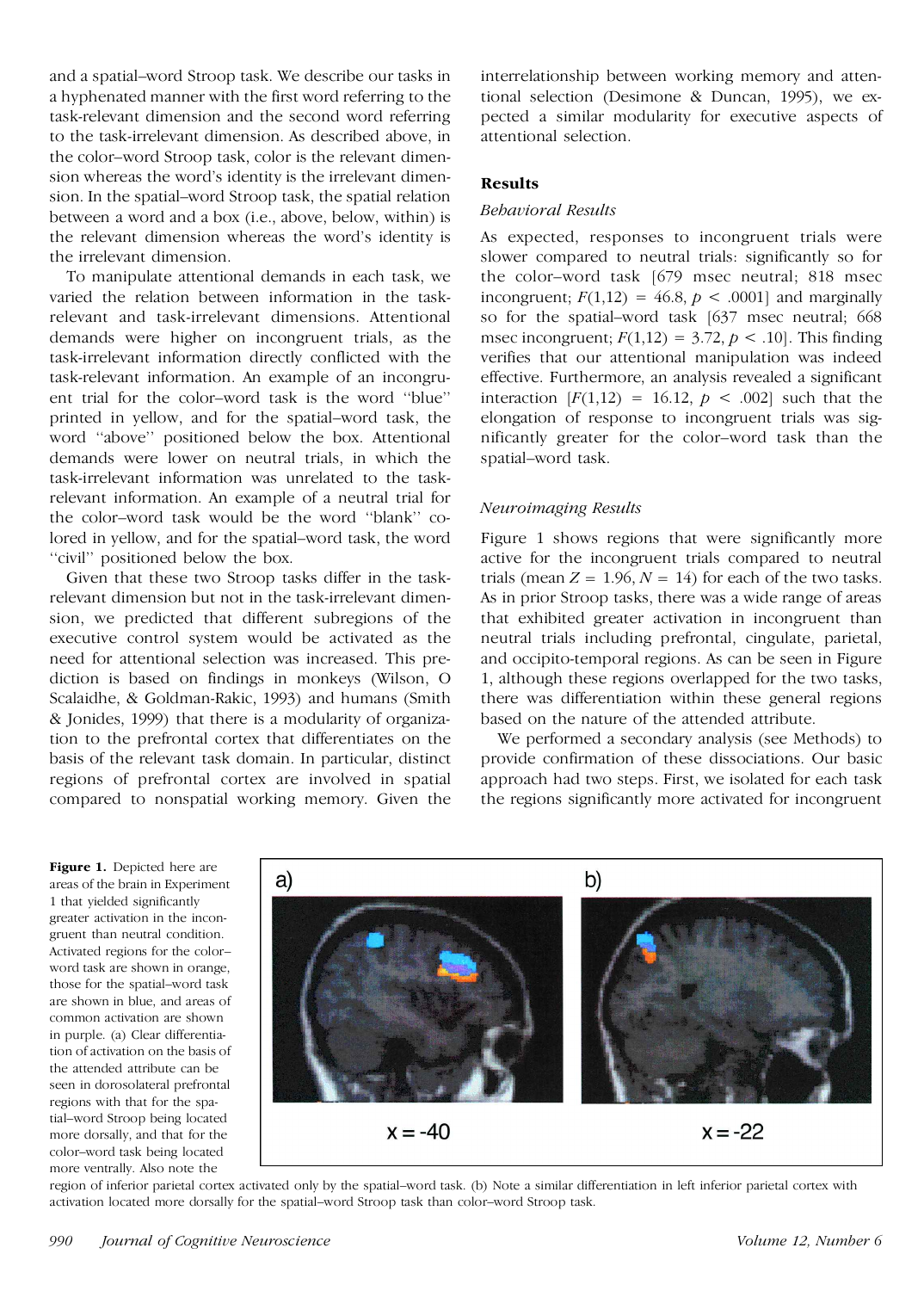than neutral trials. Second, we then determined which of those regions were significantly more active for one task than the other. The Talairach coordinates for the peaks of these regions are listed in Table 1. The results of this analysis confirmed our primary analysis, showing a dissociation between the subregions activated by each of the two tasks.

In the prefrontal cortex we found a double dissociation, in that some areas activated by the color–word task were not activated by the spatial–word task, and vice versa. Common regions of significant activation for both tasks occurred in the left middle frontal gyrus (BA 9) (e.g.,  $x = -42$ ,  $y = 20$ ,  $z = 28$ ). The color–word task, however, produced significantly more activation than the spatial–word task in medial and ventral regions, whereas the spatial–word task produced significantly more activation than the color–word task in dorsal regions (See Figure 1a). In addition, the color–word task produced significantly greater activation in the right middle and inferior frontal regions than did the spatial– word task.

A similar, but less robust dissociation was observed for cingulate regions. An area of the right cingulate cortex was significantly more activated by incongruent than neutral trials for the color–word task but not for the spatial–word task. Conversely, there was a region of medial frontal/supplementary motor area (SMA) that was significantly more activated on incongruent than neutral trials for the spatial–word task but not for the color–word task. However, this latter difference in activation between the two tasks did not reach conventional levels of significance in the confirmatory analysis.

A similar dissociation in the patterns of activation for the two tasks was also observed for posterior regions (e.g., parietal and occipito-temporal cortex). Activity was significantly greater for the spatial–word than color– word task in superior regions of parietal cortex, and significantly greater for the color–word than spatial–

**Table 1**. Peaks of Regions in Experiment 1 Significantly More Activated for One Task Than the Other

| Color-word task              |                            |              |                  |        | Spatial-word task              |                            |               |                  |        |
|------------------------------|----------------------------|--------------|------------------|--------|--------------------------------|----------------------------|---------------|------------------|--------|
| Region                       | $\boldsymbol{\mathcal{X}}$ | $\mathcal Y$ | $\boldsymbol{z}$ | Mean Z | Region                         | $\boldsymbol{\mathcal{X}}$ | $\mathcal{Y}$ | $\boldsymbol{z}$ | Mean Z |
| Medial frontal               |                            |              |                  |        |                                |                            |               |                  |        |
| Anterior cingulate (32)      | 6                          | 18           | 40               | 2.70   |                                |                            |               |                  |        |
|                              |                            |              |                  |        | Medial frontal (8)             | $\acute{4}$                | 26            | 46               | 2.04   |
| Frontal                      |                            |              |                  |        |                                |                            |               |                  |        |
| Right middle frontal (46)    | 40                         | 22           | 24               | 2.99   |                                |                            |               |                  |        |
| Left middle frontal (46)     | $-34$                      | 22           | 24               | 3.23   |                                |                            |               |                  |        |
|                              |                            |              |                  |        | Left middle frontal (9)        | $-42$                      | 28            | 32               | 2.55   |
|                              |                            |              |                  |        | Left middle frontal (8)        | $-40$                      | 10            | 38               | 3.11   |
| Left inferior frontal $(44)$ | $-46$                      | 6            | 26               | 3.61   |                                |                            |               |                  |        |
| Right inferior frontal (44)  | 44                         | 10           | 26               | 3.73   |                                |                            |               |                  |        |
| Parietal                     |                            |              |                  |        |                                |                            |               |                  |        |
| Left precuneus (7)           | $-22$                      | $-70$        | 36               | 4.59   |                                |                            |               |                  |        |
|                              |                            |              |                  |        | Left precuneus $(7)$           | $-10$                      | $-80$         | 54               | 2.39   |
|                              |                            |              |                  |        | Left inferior parietal (40)    | $-42$                      | $-42$         | 48               | 2.55   |
|                              |                            |              |                  |        | Right superior parietal (7)    | 30                         | $-72$         | 56               | 2.36   |
| Occipito-temporal            |                            |              |                  |        |                                |                            |               |                  |        |
|                              |                            |              |                  |        | Left superior temporal (22/38) | $-46$                      | 14            | $\theta$         | 2.86   |
|                              |                            |              |                  |        | Left middle temporal (39)      | $-52$                      | $-58$         | 18               | 2.97   |

These peaks are identified by the Brodmann's area within which they fall (noted in parentheses), their Talairach coordinates, and the maximal mean *Z* score within that peak. Notice that the mean *Z* value is the average *Z* value for that region across all subjects. If there was more than one peak of activation within an anatomical/Brodmann's area, only that peak with the highest maximal mean *Z* is listed. The peaks identified in italics are ones that yielded a significant activation between incongruent and neutral trials in the spatial–word task but not the color–word task, although the difference in activation between the two tasks did not reach significance.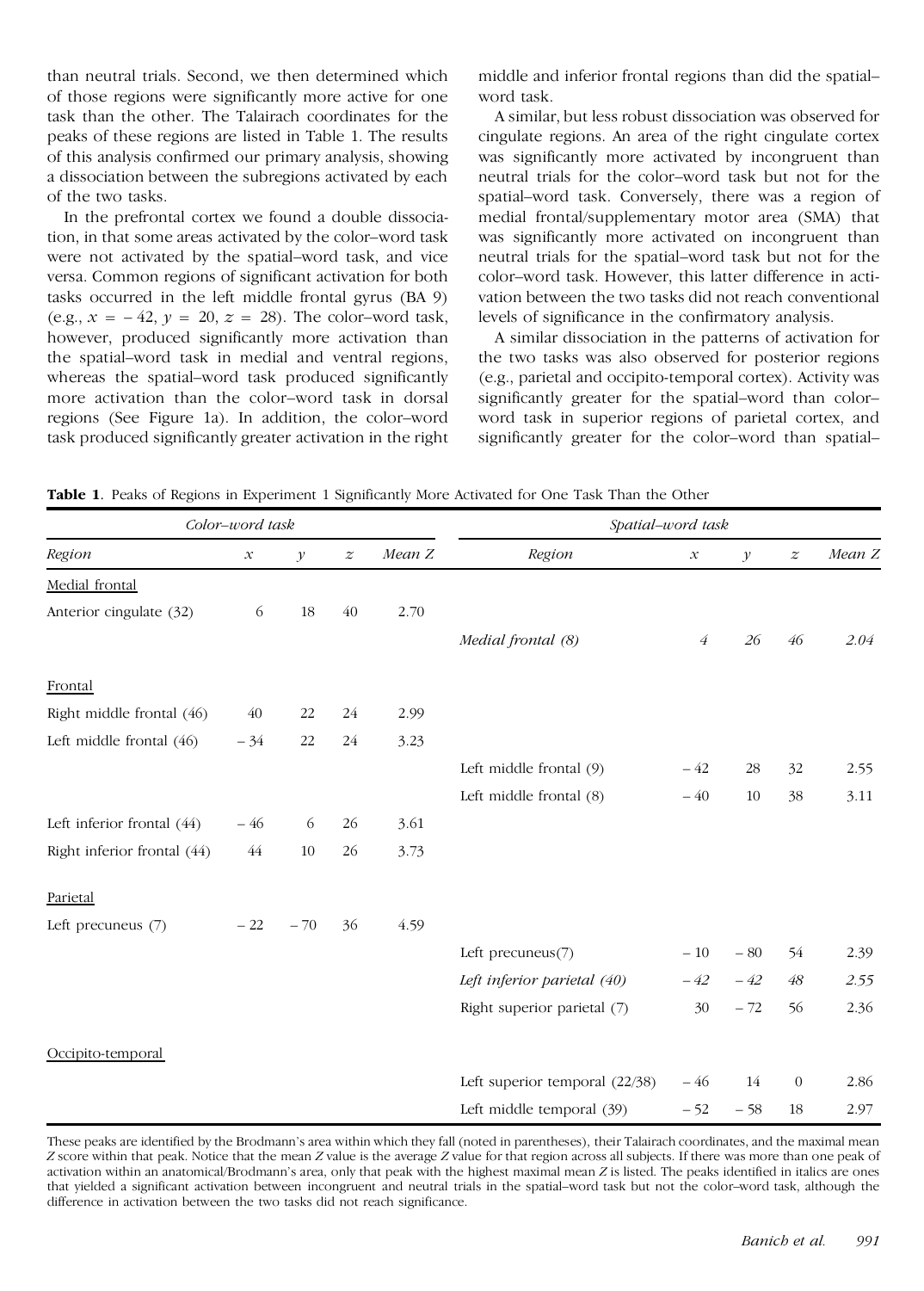word task in medial and inferior parietal regions (see Figure 1b). There were, however, common regions in the left inferior parietal cortex (e.g.,  $x = -22$ ,  $y = -2$ ,  $z =$ 46) that were more activated by incongruent than neutral trials for both tasks. In addition, the contrast between incongruent and neutral trials produced a region of significant activation in the left inferior parietal cortex (BA 40) for the spatial–word Stroop task that was not observed for the color–word task (refer back to Figure 1a). It should be noted, however, that the difference in activation between the two tasks did not reach significance in our confirmatory analysis. Finally, there was a region of right superior parietal cortex that revealed greater activation for incongruent than neutral trials for the spatial–word task but not the color–word task.

In addition, the contrast between incongruent and neutral trials for the spatial–word task produced two areas in left temporal regions that were more activated than (and not observed) in the color–word task. One of these was in the very posterior portions of the middle temporal gyrus, and the other in the anterior region of the superior temporal gyrus.

# **Discussion**

The comparison between incongruent and neutral trials for both Stroop tasks indicated activation of a similar brain network that includes prefrontal, cingulate, and parietal regions. These findings are consistent with other studies involving attentional selection and/or the Stroop task (e.g., Carter et al., 1995; Pardo et al., 1990). Importantly, however, the location of activation within each of these regions varied for each task, indicating a sensitivity of each region to the nature of the taskrelevant dimension. In the case of dorsolateral prefrontal regions, we observed a strong double dissociation between ventral and dorsal regions. Ventral regions showed differential activation with increased attentional demands (i.e., on incongruent compared to neutral trials) in the color–word task, whereas more dorsal regions exhibited differential activation with increased attentional demands in the spatial–word task.

The color–word task yielded significantly greater activation in inferior frontal regions (BA 44) and dorsolateral prefrontal cortex (BA 46) than the spatial–word task. Activity in BA 44 of the left hemisphere is typically associated with phonological processing (e.g., Wagner, 1999; Price, 1998; Fiez, 1997), and in the right hemisphere with visuospatial working memory (e.g., Wagner, 1999). Activation in BA 44 of the left hemisphere could possibly reflect phonological interference between representations of the color word and the ink color, or covert vocalization, as damage in this region typically produces Broca's aphasia.

Activation in BA 46 is typically associated with the manipulation or selection of information that is being held in working memory (Owen, Evans, & Petrides, 1996; Petrides, 1994). We propose that this dorsolateral prefrontal region becomes activated on incongruent compared to neutral trials in the color–word task because the individual must determine which of the word's attributes (i.e., its meaning or its visual color) contains the relevant color information. Supporting such an interpretation are data from our laboratory (Banich et al., 1999) in which we have found activation in this area for both incongruent and congruent Stroop trials compared to neutral trials. Incongruent and congruent trials are similar in that both require the individual to determine that the relevant color information is contained in the word's ink color compared to its identity.

In contrast, the spatial–word task produced significantly greater activation with increased attentional demands in areas 8 and 9 of the left middle frontal gyrus than did the color–word task. BA 9 is also part of dorsolateral prefrontal cortex, and hence has also been associated with manipulation of information in working memory. The more dorsal activation within dorsolateral prefrontal cortex for the spatial–word task than the color–word task is consistent with findings in animals (Wilson et al., 1993) and humans (Smith & Jonides, 1999) that regions associated with the processing of spatial information are located more dorsally than those associated with the processing of information related to objects. The activation in BA 8 is near the frontal eye fields in humans (e.g., Petit & Haxby, 1999). This increased activity on incongruent as compared neutral trials may have occurred because individuals may move their gaze between the box and the word more often to deal with the conflict between the word's meaning and the word's location relative to the box.

A dissociation between the two tasks with increased attentional demands was also observed in regions of the cingulate. A ventral region of the anterior cingulate was significantly more activated in the color–word than spatial–word task. In contrast, the spatial–word task activated a superior region in medial frontal areas that impinges upon the SMA. Once again we observe a more dorsal center of activation in the spatial–word task, consistent with the pattern of anatomical segregation seen for these two types of material in both posterior and frontal regions.

Within parietal regions a double dissociation in activation associated with increased attentional demands was observed in the left precuneus. A more lateral and inferior region was activated by the color–word task, whereas a more medial and superior region was activated by the spatial–word task. This dissociation mimicked that observed for dorsolateral prefrontal regions. Activation in this region has been reported in other attentional tasks, such as when individuals must shift attention between two attributes of an item (e.g., between form and color in a modified Wisconsin Card Sorting Task: Nagahama et al., 1999). Hence, our results are consistent with the suggestion of Goldman-Rakic (1988) that there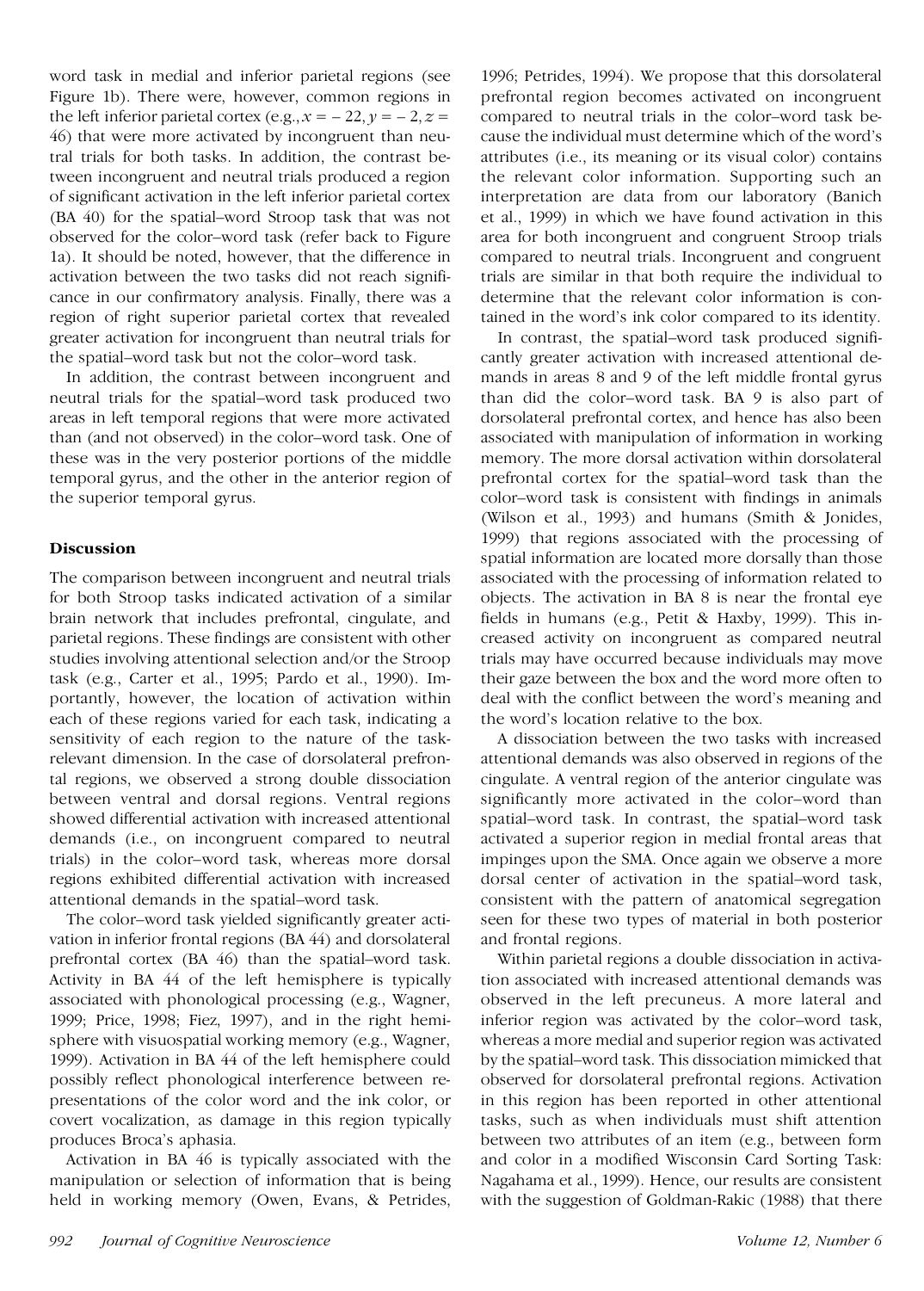are parallel connections between distinct regions of the prefrontal and parietal cortex. In this case, there appear to be distinct subdivisions within each of these regions that are important for attentional selection involving color compared to space.

The spatial–word task also uniquely activated superior regions of the right parietal lobe and left inferior parietal regions. Both of these regions have been previously described as being part of a general attentional activation system that allocates resources regardless of the stimulus dimension (e.g., Coull & Nobre, 1998). For example, the lateral left inferior parietal region has been found to be more active in both a space-based and an object-based attention task than in a control task in which length of an object had to be reported (Fink, Dolan, Halligan, Marshall, & Frith, 1997). Likewise, activation of the right superior parietal region has been found in both a spatial-orienting and temporal-orienting task (Coull & Nobre, 1998). Our data, however, are somewhat at odds with the idea that such a system is insensitive to the stimulus dimension to be attended, as we did not find activation in these regions for the color– word task. There is another possible interpretation of the increased activation in right superior parietal cortex on incongruent compared to neutral trials. This region has been reported to be involved in stimulus–response (e.g., button press) mapping (e.g., Meyer et al., 1998). In our task, such a mapping might be more difficult on incongruent trials than neutral trials for the spatial–word task but not the color–word task. Whereas task-relevant and task-irrelevant information on incongruent trials in the spatial–word task contain conflicting spatial information that would make a stimuli–response mapping difficult, no such conflict with regard to spatial information occurs in the color–word task.

With regard to the activity in occipito-temporal regions in the spatial–word task, the left middle temporal activation appear to represent processing within early portions of the dorsal visual-processing stream. This region may also help to process relative spatial position as regions just superior to this location in the left hemisphere have been found to be involved in the processing of categorical spatial relations (e.g., above/below; left/right) (Baciu et al., 1999) although others have found the regions involved in categorical spatial relations to be more variable (Kosslyn, Thompson, Gitelman, & Alpert, 1998). The superior temporal activation may represent the processing of the box and the word as unique objects. Because anterior regions of superior temporal sulcus project to the posterior parietal cortex (Baizer, Ungerleider, & Desimone, 1991), activation in this region may indicate an integration of the items with respect to their relative positions in space. In summary, we found differentiation of activation depending on the nature of the taskrelevant information in both the anterior and posterior attentional networks.

## **EXPERIMENT 2**

On the basis of Experiment 1, we concluded that the differential activation within distinct subregions of prefrontal and precuneus cortex with increased attentional demands reflects regional segregation of attentional control for different types of task-relevant information (e.g., spatial vs. color). If that were the case, then one would *not* predict a double dissociation in regional activation with increased attentional demands if two tasks share the same type of task-relevant information (e.g., color) but differ only with regard to task-irrelevant information. To test this hypothesis, our second study examined patterns of activation for a color–word and a color–object Stroop task. In the color–object Stroop task, an individual must name the color in which an object is presented, while disregarding the identity of the object. Because these tasks only differ in the task-irrelevant dimension, any brain region that shows a difference in activity between the two tasks must be sensitive to the taskirrelevant information.

Once again, we varied attentional demands by comparing incongruent trials, which require greater attentional selection because the task-irrelevant information conflicts with the task-relevant information, to neutral trials, which require less attentional selection because they contain no such conflict. Incongruent trials in the color–object Stroop task are those in which the item is depicted in a color different than the one with which it is



**Figure 2.** Depicted here are areas of brain activation that were significantly greater in the incongruent than neutral condition in the second experiment. Activated regions for the color–word task are shown in orange, those for the color–object task are shown in blue, and areas of common activation are shown in purple. Highly overlapping areas of activation for the two tasks were observed in the prefrontal cortex, whereas the color–word task activated parietal cortex and the color–object task activated the temporo-parietal cortex.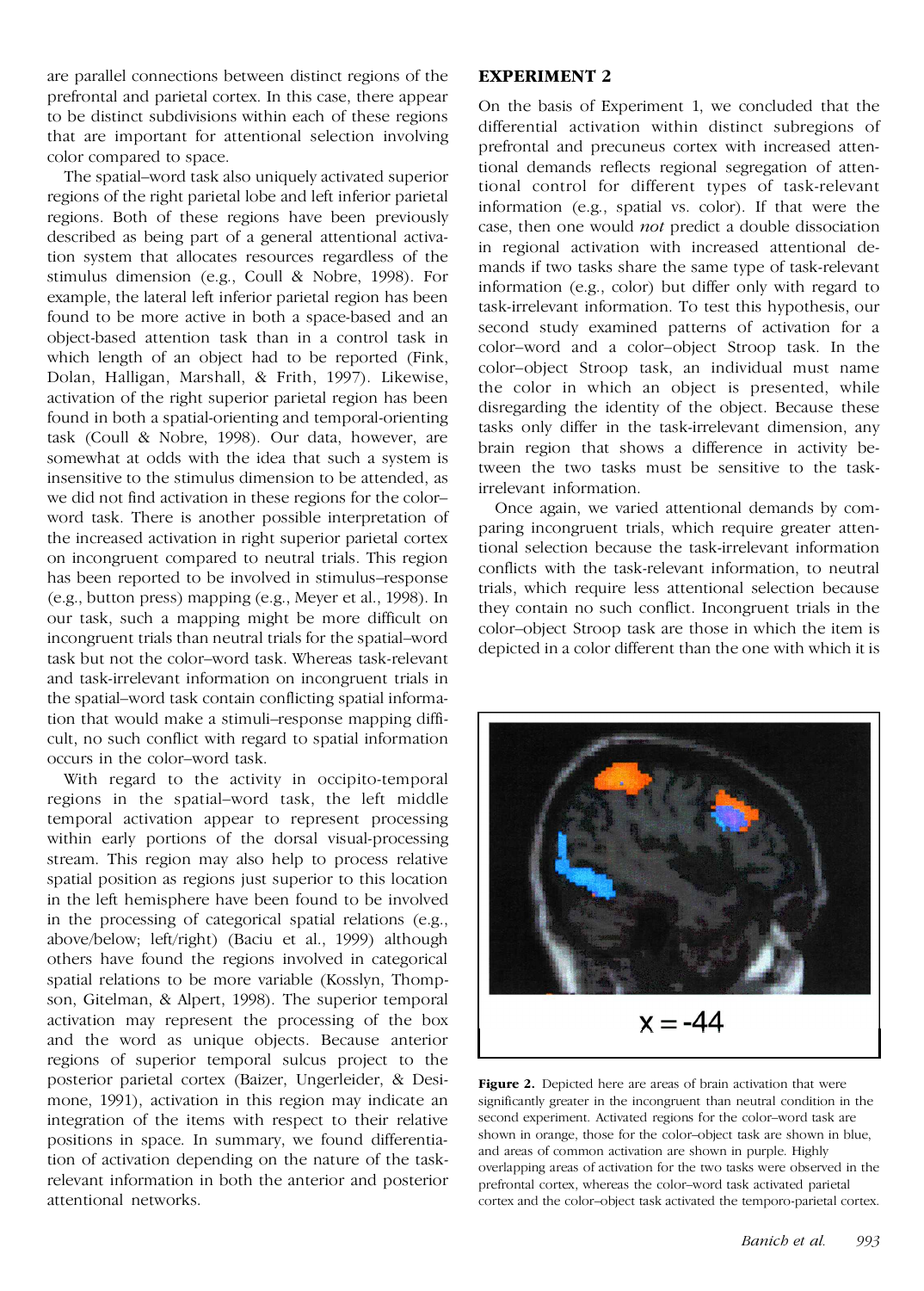strongly associated (e.g., a yellow strawberry when strawberries are strongly associated with the color red). Neutral trials are those in which the object is not strongly associated with any particular color (e.g., a yellow car).

## **Results**

## *Behavioral Results*

Responses were significantly slower on incongruent trials compared to neutral trials [color–word task: neutral 577 msec, incongruent 692 msec,  $F(1,15) = 17.92$ ,  $p \leq 0.001$ ; color-object task: neutral 569 msec, incongruent 657 msec,  $F(1,15) = 7.12$ ,  $p < .025$ . These behavioral data indicate, once again, that our manipulation of attentional demand was effective. However, the increase in reaction time on incongruent compared to neutral trials was no greater for the color–word task than for the color–object task.

As shown in Figure 2, the two tasks activated similar regions of the anterior executive attentional system, but showed greater differences in regions of activation of the posterior attentional system. As in Experiment 1, we performed a confirmatory analysis to verify these findings.

Highly overlapping regions of frontal cortex were activated by the two tasks including left and right middle frontal gyrus (BA 9 and BA 46). Unlike Experiment 1, in which unique prefrontal regions were activated for each task, such a pattern of double dissociation was not observed here (see Figure 2). Rather, three regions exhibited greater activation with increased attentional demands in the color–word task that were not observed

**Table 2**. Peaks of Regions in Experiment 2 Significantly More Activated for One Task Than the Other

| Color-word task             |                            |               |                  |        | Color-object task             |                            |              |                  |        |
|-----------------------------|----------------------------|---------------|------------------|--------|-------------------------------|----------------------------|--------------|------------------|--------|
| Region                      | $\boldsymbol{\mathcal{X}}$ | $\mathcal{Y}$ | $\boldsymbol{z}$ | Mean Z | Region                        | $\boldsymbol{\mathcal{X}}$ | $\mathcal V$ | $\boldsymbol{z}$ | Mean Z |
| Medial frontal              |                            |               |                  |        |                               |                            |              |                  |        |
| R medial frontal (8/6)      | $\overline{4}$             | 16            | $\sqrt{48}$      | 3.27   |                               |                            |              |                  |        |
| Frontal                     |                            |               |                  |        |                               |                            |              |                  |        |
| Left middle frontal (8)     | $-38$                      | 12            | 40               | 2.37   |                               |                            |              |                  |        |
| Right middle frontal (6)    | 34                         | 10            | 50               | 2.68   |                               |                            |              |                  |        |
| Parietal                    |                            |               |                  |        |                               |                            |              |                  |        |
| Left precuneus (7)          | $-6$                       | $-62$         | 50               | 2.76   |                               |                            |              |                  |        |
| Right precuneus (7)         | $\sqrt{2}$                 | $-60$         | 62               | 2.63   |                               |                            |              |                  |        |
| Left superior parietal (7)  | $-26$                      | $-60$         | 62               | 2.77   |                               |                            |              |                  |        |
| Left inferior parietal (40) | $-40$                      | $-52$         | 48               | 3.31   |                               |                            |              |                  |        |
| Occipito-temporal           |                            |               |                  |        |                               |                            |              |                  |        |
|                             |                            |               |                  |        | Left fusiform $(37)$          | $-40$                      | $-54$        | $-8$             | 2.78   |
|                             |                            |               |                  |        | Left inferior occipital (19)  | $-38$                      | $-70$        | $-2$             | 2.78   |
|                             |                            |               |                  |        | L inferior occipital (18)     | $-42$                      | $-80$        | $\boldsymbol{0}$ | 2.78   |
|                             |                            |               |                  |        | Left lingual (18)             | $-16$                      | $-88$        | 2                | 3.8    |
|                             |                            |               |                  |        | Right middle occipital (18)   | 20                         | $-86$        | 12               | 4.59   |
|                             |                            |               |                  |        | Left middle occipital (18)    | $-24$                      | $-84$        | 12               | 4.86   |
|                             |                            |               |                  |        | Left middle temporal (19/39)  | $-26$                      | $-76$        | 22               | 3.95   |
|                             |                            |               |                  |        | Right middle temporal (19/39) | 36                         | $-72$        | 26               | 3.32   |

These peaks are identified by the Brodmann's area within which they fall (noted in parentheses), their Talairach coordinates, and the maximal mean *Z* score within that peak. Notice that the mean *Z* value is the average *Z* value for that region across all subjects. If there was more than one peak of activation within an anatomical/Brodmann's area, only that peak with the highest maximal mean *Z* is provided.

Left precuneus  $(7/31)$   $-16$   $-64$   $40$   $2.44$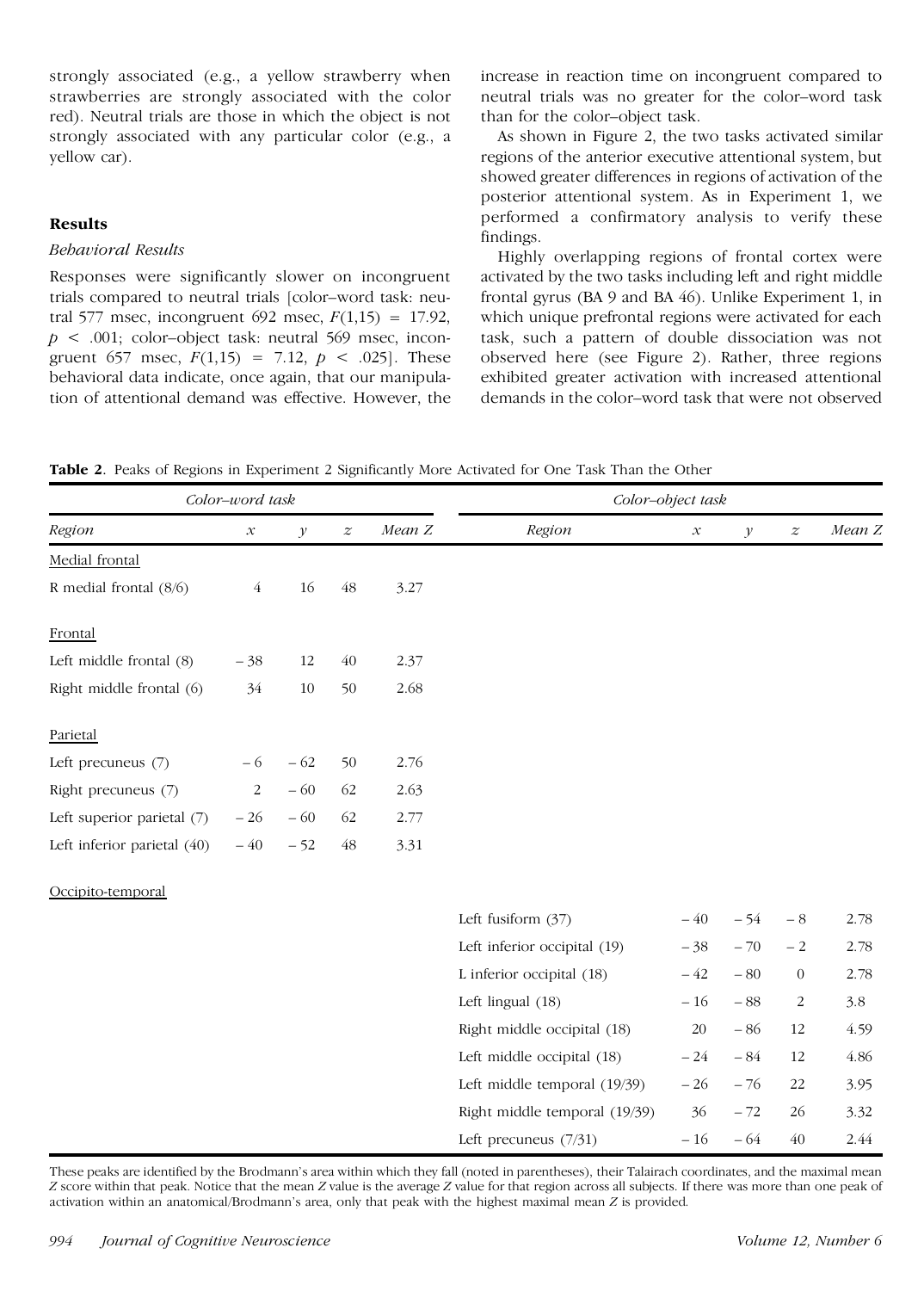for the color–object task: (1) medial frontal cortex, (2) left middle frontal cortex, and (3) right middle frontal cortex. In all cases, these activations appear to reflect the recruitment of additional areas in the color–word compared to the color–object task rather than a dissociation between regions of activation for the two tasks (See Table 2).

In contrast, regions in parietal and occipito-temporal cortex activated by increased attentional demands were more clearly differentiated on the basis of the taskirrelevant information (see Figure 2). Although both tasks produced bilateral activity in the parietal lobes (BA 7 and BA 40), the patterns of activity significantly differed in that (1) the precuneus cortex was significantly active for the color–word task but not the color– object task, (2) a superior region of the left superior parietal region was active for the color–word task but not the color–object task, and (3) a lateral region of left inferior regions was more active for the color–word than color–object task. Therefore, although there was parietal activation for both tasks, there were parietal regions uniquely activated by the color–word task.

For the occipito-temporal regions, the only common activation was in the left fusiform gyrus (BA 19). Areas significantly more activated for the color–object task than the color–word task extended throughout the ventral visual processing stream, including the inferior occipital, middle occipital, fusiform, lingual, and middle temporal gyri. This pattern was more pronounced in the left hemisphere than the right.

It is of note that we specifically examined whether activation in the color-processing region (e.g.,  $x = -12$ ,  $y = -74$ ,  $z = 0$ ) was modulated with increased attentional demands. No such increase in activation in this region was observed for either task.

#### **Discussion**

In this experiment, unlike Experiment 1, we found clear evidence of a dissociation in processing between the anterior and posterior attentional systems. The posterior system was sensitive to task-irrelevant information whereas the anterior system was much less so. Our finding that the two tasks activated highly overlapping regions of prefrontal cortex is consistent with the suggestion that prefrontal regions are acting in an executive manner to select the task-relevant information. We, like others (Paus, Petrides, Evans, & Meyer, 1993), interpret the increased activity in cingulate areas to reflect a mechanism for attention for action, in this case for response selection.

Whereas some posterior regions exhibited increased activation with increased attentional demands in both tasks, the most striking feature of our data was the dissociation between the two tasks in the pattern of activation in parietal and occipito-temporal regions. Although there were common regions of increased

activation for the two tasks in the parietal lobes, a number of parietal regions were more activated by the color–word than color–object task. These regions appear to be related to word processing. For example, the region of the left precuneus that exhibited increased activation in our study has been reported to become active when processing words compared to letter strings (Jessen et al., 1999). Notice that this region of the precuneus is different than that which showed differential activation in the color–word and spatial–word tasks in Experiment 1. The significantly greater activation of the lateral left inferior region in the color–word than color–object task is likely to reflect the translation of orthography to phonology (e.g., Price, 1998), as this area has been reported to be more active when viewing or naming words compared to pictures. Finally, the left superior region becomes activated when words must be encoded into memory (Kelley et al., 1998).

With regard to occipito-temporal regions, we found that a significant increase in activity was noted for both tasks in the left fusiform gyrus. What was much more striking, however, was that most all of the ventral visual processing stream was more activated by the color– object than color–word task. These regions are strikingly similar to those activated when objects are encoded into memory (Kelley et al., 1998). It is important to note that activity in this ventral visual processing stream did *not* include the area in the left lingual gyrus that has been previously identified as being the area associated with color perception, nor areas in the inferior temporal lobe (BA 20) that are associated with retrieving color knowledge (Chao & Martin, 1999). Such a pattern of results supports our assertion that activation of posterior regions is being modulated by task-irrelevant compared to task-relevant information.

One might question why task-irrelevant rather than task-relevant information is modulating activity of posterior regions. In the case of incongruent trials in the Stroop task, both the task-relevant and task-irrelevant attributes contain information associated with color (e.g., the word ''green'' is associated with a color, as is a frog). Prior studies have suggested an increased gain in posterior regions that process an attended attribute such as color. However, we did not observe any additional increase in processing in the color region when we increased the need to attend to the color in the face of conflicting information (e.g., a color-related word, a color-related object). Rather, we observed increased activation for those regions of the brain associated with processing the task-irrelevant information. Hence, it appears that when there is conflicting information, attentional control occurs more by modulating processing of the task-irrelevant information than by modulating processing of task-relevant information.

We speculate that such increased activation in regions responsible for processing task-irrelevant information may reflect the detection that this information is related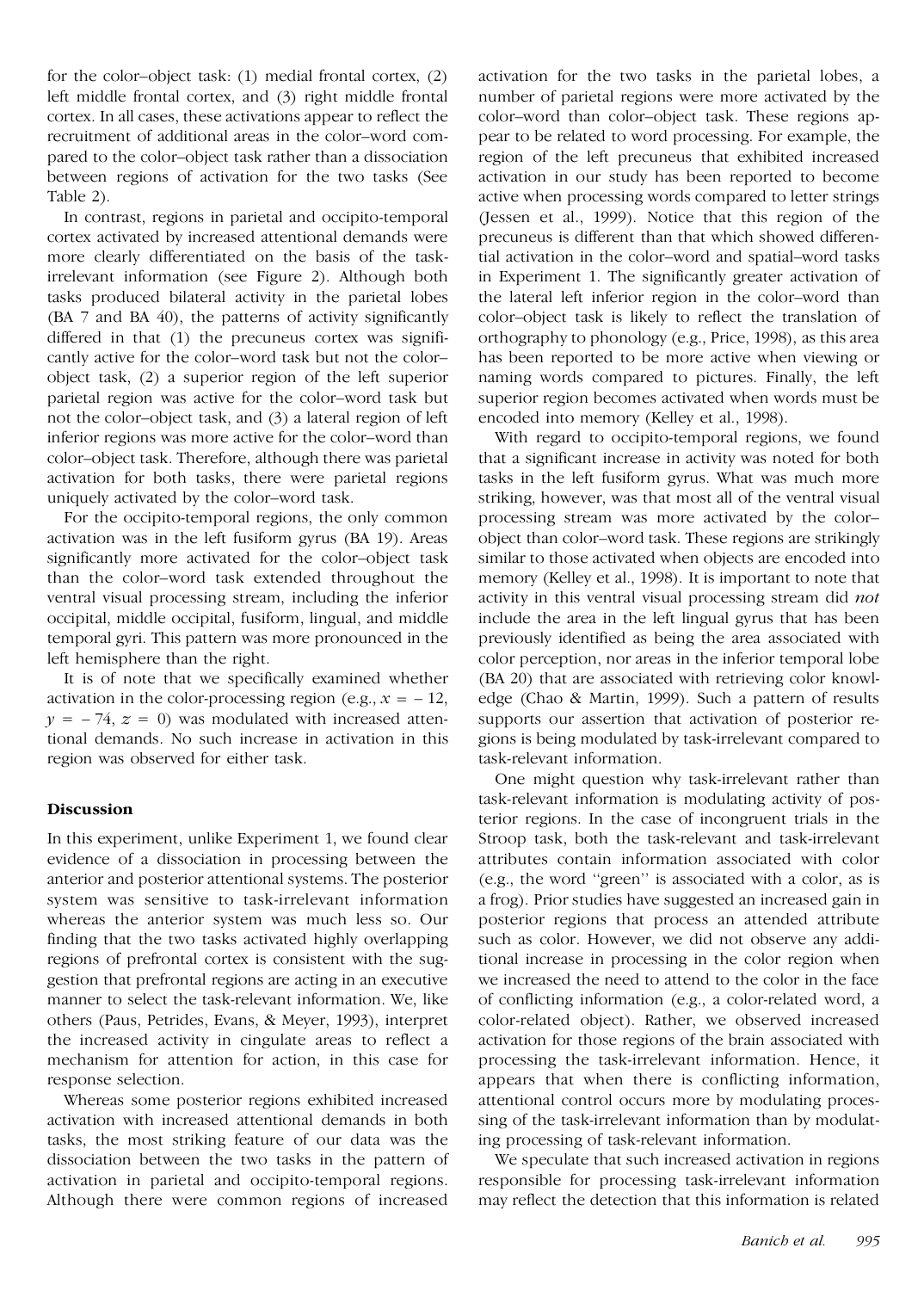to the information that is task-relevant, rather than that it conflicts with task-relevant information. This speculation is based on findings that we have found these same regions to become activated on congruent compared to incongruent trials (Banich et al., 1999). Detecting that the task-irrelevant information is related to task-relevant information appears to occur early on in processing. The regions of increased activation observed in the color– word and color–object tasks are not those that reflect the final endpoint of processing for such types of information in the brain. For the color–word task, the increased activation was observed in those regions that translate orthography to phonology, rather than in insula areas involved in semantic processing. It may be that the brain attempts to hinder the processing of taskirrelevant information in the word channel before it reaches semantic processing areas as the semantic representation of the word would more potently interfere with task demands. Similarly, the increased activation in the color–object task was observed in early portion the ventral visual processing stream—in regions in which color and objects are more intimately bound, rather than in more anterior areas that are associated with the detailed recognition of specific complex forms. Once again, detection of the relationship between task-irrelevant and task-relevant information at this level may help to preclude further processing of the task-irrelevant information that would only make it a more potent source of interference.

# **GENERAL DISCUSSION**

Across the two experiments, we have clearly demonstrated a differentiation in the types of information that influence the selection processes performed by the anterior and posterior attentional subsystems. Whereas both systems are sensitive to task-relevant information, the posterior system is also largely influenced by taskirrelevant information.

Here we consider the processes by which each of these systems is involved in attentional selection. We propose that the dorsolateral prefrontal/precuneus system is responsible for executive aspects of attentional selection. In particular, we suggest that this system imposes an attentional ''set'' for the task-relevant information—that is, sets a top-down bias for selecting certain types of information (e.g., color). Single-cell recording in animals (e.g., Rainer, Asaad, & Miller, 1998), neuropsychological studies (e.g., Lombardi et al., 1999; Vendrell et al., 1995), and computational modeling (e.g., Cohen et al., 1996) are consistent with such a suggestion, as all implicate prefrontal regions in acting to impose top-down control over selection of an attended attribute. The results of the present study and other recent work in our laboratory suggest that these dorsolateral prefrontal areas are especially invoked in this process when selection is attentionally difficult.

Consider that reading a word to retrieve its meaning is relatively automatic (e.g., Cohen, Dunbar, & McClelland, 1990), whereas extracting color information from a word or noting its spatial location are much less so. We propose that dorosolateral prefrontal regions are required to direct attention to the task-relevant information, such as a word's color or its spatial location, when these types of information are typically ignored. To provide support for this idea we performed another study (Banich et al., 2000) in which we examined the degree of dorosolateral prefrontal activity under two conditions. In one condition, it was *easier* to direct attention to the task-relevant dimension of a stimulus compared to the task-irrelevant dimension. In the other, it was more *difficult* to direct attention to the taskrelevant dimension compared to the task-irrelevant dimension. We only obtained significant dorsolateral prefrontal activity in the latter case, consistent with the idea that dorsolateral prefrontal regions are only involved when one needs executive control to direct attention to the task-relevant dimension, and not when such information is processed automatically.

Although the pattern of activation for cingulate cortex was similar to that of dorsolateral prefrontal cortex in that distinct subdivisions were activated by the color– word compared to spatial–word task, we have numerous reasons to believe that the cingulate's role in attentional selection is distinct from that of dorsolateral prefrontal cortex. Although a detailed discussion of these reasons is beyond the scope of this paper, we will provide a brief synopsis here. In the study discussed above in which we varied the relative difficulty of attending to the taskrelevant compared to task-irrelevant dimension, we found no relation of this manipulation to activity in the cingulate (Banich et al., 2000). Furthermore, in another study we varied the degree of response interference engendered by different variants of the Stroop task. The results of this investigation suggested that the increases in the cingulate's activity are primarily driven by the degree to which task-irrelevant information provides information about possible responses (Milham et al., 1999).

In contrast to activity in anterior regions, activity in posterior regions is influenced by task-irrelevant information. This finding is interesting as it suggests that selection may occur by a modulation of processing of task-irrelevant information rather than by enhanced processing of task-relevant information. In many other studies of attentional selection, researchers have noted an increased activation in the brain region responsible for processing perceptual information about the attended attribute or feature (e.g., Corbetta et al., 1991, Wojciulik, Kanwisher, & Driver, 1998). In their studies, however, unlike ours, task-irrelevant information is not related to task-relevant information. For example, in those studies the information provided by an item's form or its motion does not provide information about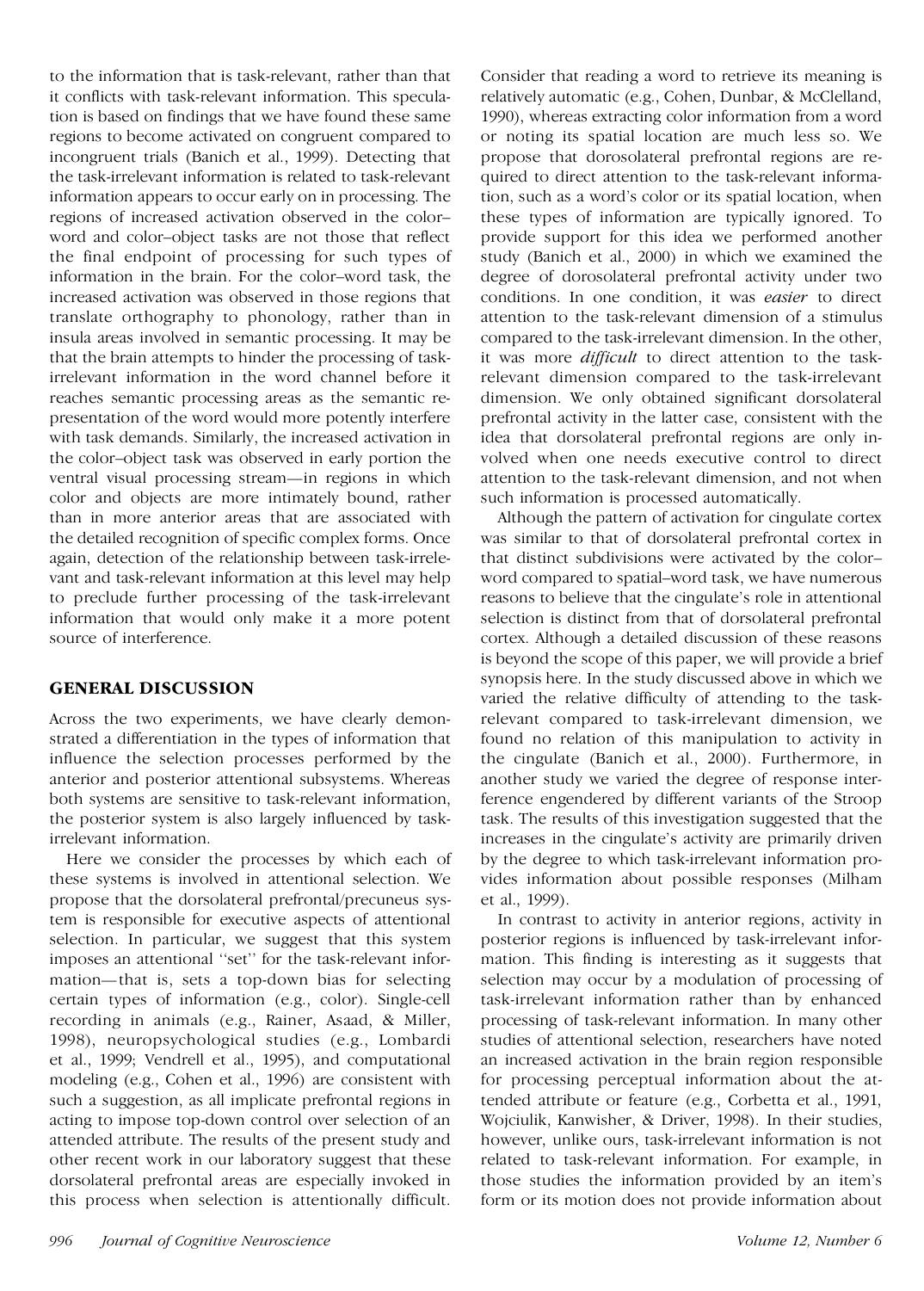its color. In contrast, on incongruent trials in the Stroop task, the task-irrelevant information conflicts with the task-relevant information. From this perspective it should not be surprising to find an effect of taskirrelevant information in Stroop tasks, as interference is posited to occur on incongruent trials specifically because processing of the task-irrelevant information cannot be totally inhibited.

The fact that activity in these posterior regions *increased* on incongruent compared to neutral trials might seem counterintuitive, as the incongruent trials require greater selection *against* the word and object information, respectively, than do neutral trials. Therefore, one might have expected a decrease, rather than an increase, in activation in these regions. However, activation in these regions may increase because the task-irrelevant information on incongruent trials is associated with that which has been deemed as task-relevant (e.g., color), whereas the task-irrelevant information on neutral trials is not.

We speculate that the imposition of an attentional set for task-relevant information by prefrontal regions involves ''alerting'' all brain regions that process information related to that attentional set. For example, when color is to be attended, other brain regions associated with color processing will be primed to become activated as well. These regions would include those that process the semantic or linguistic value of color or object-processing regions because color is a very salient cue for distinguishing among objects (e.g., Plaut & Farah, 1990). Activity in these posterior regions would then increase as the brain attempts to resolve the mismatch between the bias set by prefrontal areas for the task-relevant dimension and the presence of the related but incongruent task-irrelevant information in the posterior regions. This attempted resolution would likely occur via a reverberatory loop between frontal and posterior regions (Goldman-Rakic, 1988).

We have considered the possibility that activation of posterior regions is not driven by processing of the taskirrelevant attribute, but rather is linked to some other factor, such as the novelty of seeing an item in an unexpected color (e.g., a yellow strawberry). However, a number of considerations mitigate against this possibility. First, it is traditionally prefrontal areas, rather than posterior areas, that appear to be most sensitive to novelty (Knight, 1984). Second, the results of an unpublished study (Banich et al., unpublished data) revealed that most of the same extrastriate areas showing increased activation in our current study to incongruent color–object stimuli (e.g., a yellow strawberry) relative to neutral stimuli, also yield increased activity to congruent color–object stimuli (e.g., a red strawberry) relative to neutral stimuli. Such a finding precludes the possibility that the novelty of seeing an item in an unexpected color drives activation in these regions. Third, the regions that become activated in our study are distinct

from those that show greater activity for items presented in an abnormal color compared to their normal one (Zeki & Marini, 1998). Hence, we believe that the posterior regions activated in our study are involved in processes associated with attentional selection rather than color perception.

We have also considered and rejected the possibility that the differences in patterns of activation can be accounted for by differences in the overall attentional difficulty imposed by the different variants of the Stroop task. Very distinct regions of posterior cortex showed increased activation in the color–word and color–object Stroop task (Experiment 2), even though the increase in RT caused by incongruent compared to neutral trials did not differ significantly between these two tasks. Potentially more worrisome, however, was the differentiation in activation for the spatial–word and color–word tasks (Experiment 1), the former of which yielded less interference in the behavioral measure on incongruent trials than did the latter. Although there has been some discussion that dorsolateral regions may become activated by more demanding tasks whereas inferior frontal regions may become activated by less demanding tasks, we know of no study suggesting a dissociation within dorsolateral prefrontal cortex, which is what we observed. Furthermore, the nature of the dissociation, with a more dorsal center of activation for the spatial–word task and a more ventral one for the color–word task is compatible with a dissociation between a task-relevant attribute being processed by subdivisions of the visual processing stream, dorsal versus ventral, respectively. Finally, we (Banich et al., 1999) have found that the same region of dorsolateral prefrontal cortex that we observed in both studies to become activated by incongruent compared to neutral color–word trials is also differentially activated by congruent trials (the word "red" in red) compared to neutral trials. If the differentiation in dorsolateral prefrontal cortex were being driven by the difficulty of selecting the ink color, then we would have anticipated that the location of activation in the congruent condition should have been closer to that observed in our spatial–word task. We would have anticipated such a result because the behavioral data suggest that the spatial–word task is less attentionally demanding than the color–word task.

In light of our findings from the first experiment, the results from the second experiment suggest that activation in posterior regions can be modulated by both taskrelevant and task-irrelevant information. In contrast, a double dissociation in the pattern of prefrontal activation was only observed in the first study where the nature of task-relevant information varied, but not in the second study in which the nature of such information was held constant.

Taken together, the results of these studies suggest two distinct mechanisms for modulation of attentional selection. One mechanism, involving prefrontal regions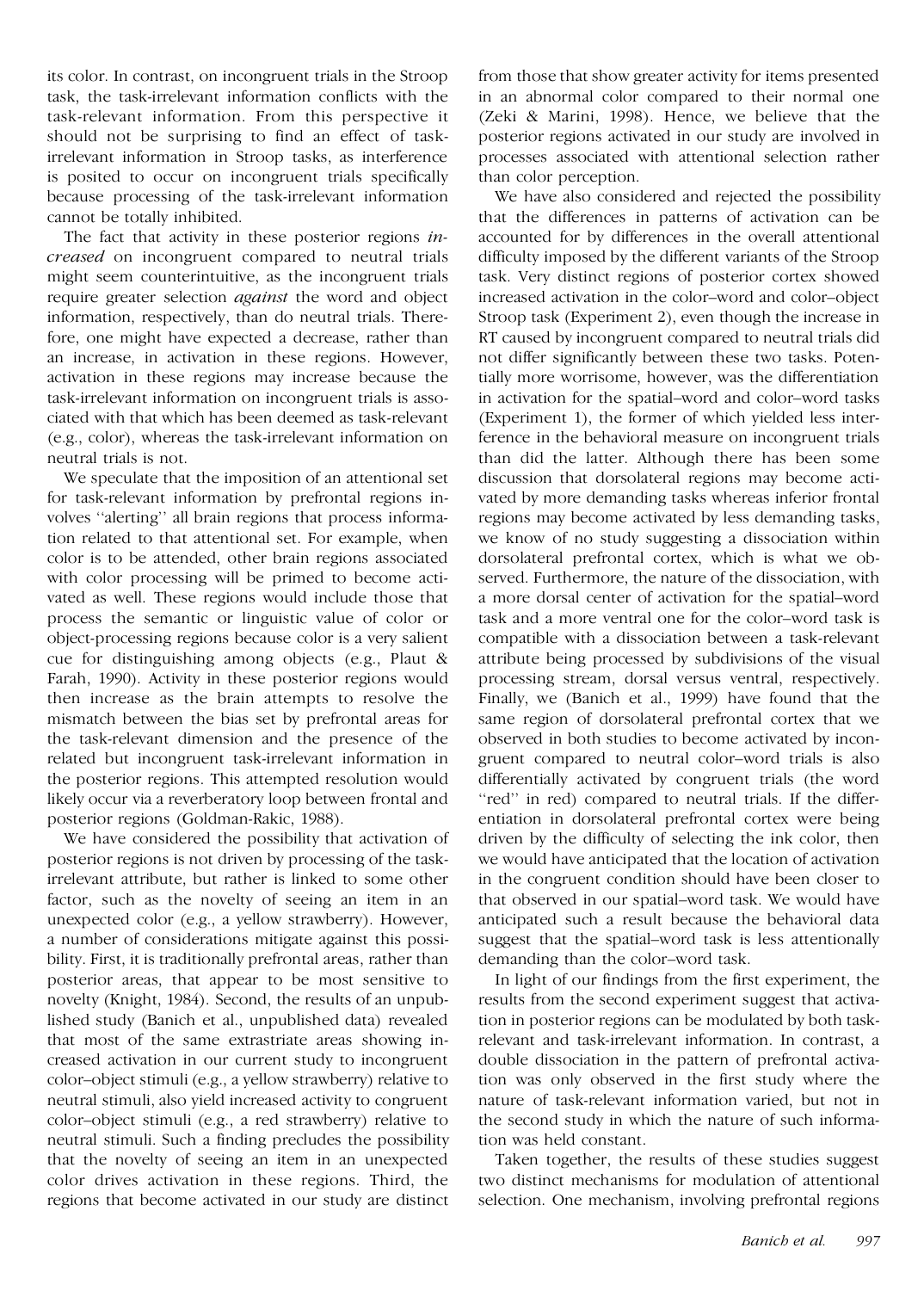and associated areas of the precuneus, is likely to reflect a top-down executive mechanism for imposing an attentional set for task-relevant information. Of most interest, this subsystem appears to have a modular organization with distinct regions of control based on the nature of the task-relevant information (e.g., information in the dorsal vs. ventral visual processing stream). To our knowledge, we are the first to demonstrate such an effect. It should be noted that this finding is compatible with evidence for modularity within the prefrontal cortex for the control of other cognitive functions. For example, recent work suggests the possibility of distinct anatomical localization for spatial compared to nonspatial working memory in humans (Smith & Jonides, 1999).

The second subsystem, centered in posterior regions, appears to reflect a mechanism whereby the relationship between task-relevant and task-irrelevant information is detected. It appears that when task-irrelevant information is related to the attentional set imposed by frontal regions, processing is modulated not by turning up the gain on posterior regions that process the task-relevant attribute, but rather by a modulation of processing of the task-irrelevant information.

# **METHODS**

Fourteen volunteers participated in Experiment 1, and 16 volunteers participated in Experiment 2. All were right-handed, between the ages of 20 and 35, had no known history of neurological impairment, and gave informed consent before participating in the study.

In both experiments, each individual participated in four runs. In Experiment 1, half of these runs involved the color–word task and half involved the spatial–word task. In Experiment 2, half of these runs involved the color–word task and half involved the color–object task. Task order was counterbalanced across participants. For each task, the first run consisted of four and a half cycles that were composed entirely of neutral trials. This run familiarized subjects with the task as well as provided evidence for the ability of our statistical criteria to control for false positives in our analyses (see below). The second run consisted of four and half cycles in which a block of neutral stimuli (off phase) was alternated with a block of stimuli that contained half-neutral and half-incongruent trials (on phase). Each half cycle contained 18 trials. A trial appeared once every 2 sec. Each trial consisted of a fixation cross for 300 msec, followed by the Stroop stimuli for 1200 msec. This was followed by a 500-msec intertrial interval. Reaction time was recorded from stimulus onset. Trials in which participants did not respond within 1200 msec were counted as errors. It should be noted that error rates were so low as to make analysis of accuracy irrelevant. The first run for each task (which consisted entirely of the neutral trials) provided adequate practice to provide ceiling levels of performance on accuracy.

For the color–word task, participants pressed one of three buttons to indicate whether the word's ink color was blue, yellow, or green regardless of the meaning of the word. For the spatial–word tasks, participants pressed one of three buttons to indicate whether the word was positioned above, below, or inside the box, regardless of the meaning of the word. For the color– object task, they pressed one of three buttons to indicate whether the object was green, yellow, or orange, regardless of the color with which it is strongly associated.

Multislice images of the brain were acquired using a 1.5-T GE Signa scanner equipped for echo-planar imaging (EPI). For each run, a total of 144 EPI images were acquired (TR =  $2400$  msec, TE =  $40$  msec, flip angle for Experiment  $1 = 60^{\circ}$ , flip for angle for Experiment  $2 =$  $90^\circ$ ), each consisting of 11 contiguous slices in Experiment 1 and 15 slices in Experiment 2 (thickness  $= 7$  mm, in-plane resolution =  $3.75$  mm). In addition, a  $3-D$ gradient echo anatomical set was acquired for each participant for the purpose of landmark selection. The head coil was fitted with a bite bar to minimize motion during the sessions.

The first six volumes of each run were discarded to allow the MR signal to reach steady state. Prior to statistical tests, images in the data series were intensity normalized, convolved with a 3-D Gaussian kernel (FWHM = 8 mm  $\times$  8 mm  $\times$  8 mm, kernel width = 5  $\times$  5), temporally denoised using an ID-wavelet transform (visu-shrink, number of levels  $= 4$ ) and linearly detrended (parameter estimates based upon images in the off phases only).

# **Analysis to Detect Regions Exhibiting Greater Activity on Incongruent Than Neutral Trials**

The Kolmorgorov–Smirnov statistical test was used to generate statistical probability maps between the on and off phases for each voxel for each run. A 4.8-sec hemodynamic lag was assumed. The probability values from the Kolmorgorov–Smirnov test were then converted to *Z* scores and averaging of *Z* score maps across subjects was carried out in a common stereotaxic space (Talairach & Tournoux, 1988). MedX V3.2 was used to carry out image processing and statistical analyses. Using the mean *Z* score maps, activation maps were generated with a statistical threshold of mean  $Z > 1.96$ . To verify the validity of this threshold, we utilized the runs in which the on and off conditions consisted of only neutral trials. If our threshold were valid, the on/off comparisons under such conditions should not yield any activation, which was indeed the case.

## **Confirmatory Analysis for Dissociation of Activity Between Tasks**

First we isolated those voxels for which significant increases in activity were noted in our comparison of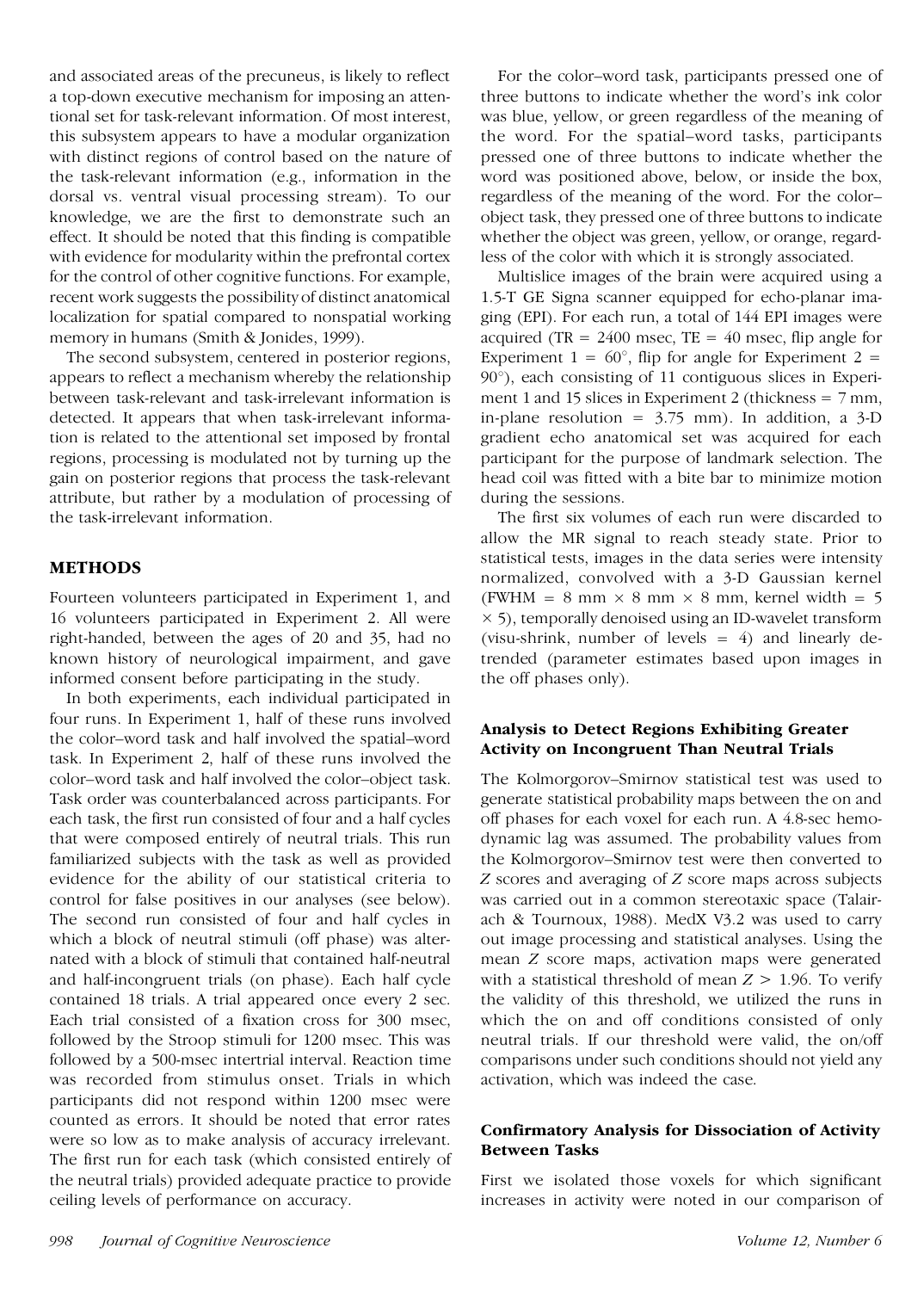incongruent versus neutral for one task, but not the other (e.g., activity noted in the spatial–word task but not the color–word task, or vice versa). Next, for each of these voxels, we calculated the percent change in the mean BOLD signal (incongruent–neutral) measured from each subject for each task. Finally, for each voxel, we entered these measures into a paired *t* test, comparing the percent changes observed for color– word and spatial–word tasks, using a significance threshold of  $Z > 2.5$ . Peaks were identified using the Mintun peak detection algorithm (Mintun, Fox, & Raichle, 1989).

#### **Acknowledgments**

This research was funded by the Beckman Institute for Advanced Science and Technology and performed with support from Carle Clinic. We also thank two anonymous reviewers, Mark D'Esposito, who served as the action editor, and Ben Jacobson for helpful comments.

Correspondence and requests for reprints should be sent to Marie Banich, PhD, Department of Psychology, University of Colorado, Boulder, CO. 80309 (mbanich@psych.colorado.edu).

#### **REFERENCES**

- Bacui, M., Koenig, O., Vernier, M.-P., Bedoin, N., Rubin, C., & Segebarth, C. (1999). Categorical and coordinate spatial relations: fMRI evidence for hemispheric specialization. *[NeuroReport,](http://www.ingentaselect.com/rpsv/cgi-bin/linker?ext=a&reqidx=/0959-4965^28^2910L.1373[aid=297636,nlm=10363956]) 10,* 1373–1378.
- Baizer, J. S., Ungerleider, L. G., & Desimone, R. (1991). Organization of visual inputs to the inferior temporal and posterior parietal cortex in macaques. *[Journal](http://www.ingentaselect.com/rpsv/cgi-bin/linker?ext=a&reqidx=/0270-6474^28^2911L.168[aid=212576,nlm=1702462]) of [Neuroscience,](http://www.ingentaselect.com/rpsv/cgi-bin/linker?ext=a&reqidx=/0270-6474^28^2911L.168[aid=212576,nlm=1702462]) 11,* 168–190.
- Banich, M., Milham, M., Webb, A., Wszalek, T., Brown, C., Gullet, D., Shah, C., Barad, V., Cohen, N., Kramer, A., & Liang, Z.-P. (1999). Components of the neural network underlying the Stroop task as assessed by fMRI. *Society for Neuroscience Abstracts, 25,* 865.3.
- Banich, M. T. (1997). *Neuropsychology: The neural bases of mental function.* Boston: Houghton-Mifflin.
- Banich, M. T., Milham, M. P., Atchley, R. A., Cohen, N. J., Webb, A., Wszalek, T., Kramer, A. F., Liang, Z.-P., Barad, V., Gullett, D., Shah, C., & Brown, C. (2000). The unique role of prefrontal regions for imposing an attentional ''set'': Evidence from fMRI. *Cognitive Brain [Research,](http://www.ingentaselect.com/rpsv/cgi-bin/linker?ext=a&reqidx=/0926-6410^28^2910L.1[aid=872269,nlm=10978687]) 10,* 1–9.
- Bench, C. J., Frith, C. D., Grasby, P. M., Friston, K. J., Paulesu, E., Frackowiak, R. S. J., & Dolan, R. J. (1993). Investigations of the functional anatomy of attention using the Stroop test. *[Neuropsychologia,](http://www.ingentaselect.com/rpsv/cgi-bin/linker?ext=a&reqidx=/0028-3932^28^2931L.907[aid=212186,csa=0028-3932^26vol=31^26iss=9^26firstpage=907,nlm=8232848]) 31,* 907–922.
- Brown, G. G., Kinderman, S. S., Siegle, G. J., Granholm, E., Wong, E. C., & Buxton, R. B. (1999). Brain activation and pupil response during covert performance of the Stroop Color Word task. *Journal of the [International](http://www.ingentaselect.com/rpsv/cgi-bin/linker?ext=a&reqidx=/1355-6177^28^295L.308[aid=872270,nlm=10349294]) Neuropsy[chological](http://www.ingentaselect.com/rpsv/cgi-bin/linker?ext=a&reqidx=/1355-6177^28^295L.308[aid=872270,nlm=10349294]) Society, 5,* 308–319.
- Bush, G., Whalen, P. J., Rosen, B. R., Jenike, M. A., McInerney, S. C., & Rauch, S. L. (1998). The counting Stroop: An interference task specialized for functional neuroimaging validation study with functional MRI. *[Human](http://www.ingentaselect.com/rpsv/cgi-bin/linker?ext=a&reqidx=/1065-9471^28^296L.270[aid=872271,nlm=9704265]) Brain [Mapping,](http://www.ingentaselect.com/rpsv/cgi-bin/linker?ext=a&reqidx=/1065-9471^28^296L.270[aid=872271,nlm=9704265]) 6,* 270–282.
- Carter, C., Mintun, M., & Cohen, J. D. (1995). Interference and facilitation effects during selective attention: An  $H_2^{15}O$  M PET study of Stroop task performance. *[Neuroimage,](http://www.ingentaselect.com/rpsv/cgi-bin/linker?ext=a&reqidx=/1053-8119^28^292L.264[aid=212277,csa=1053-8119^26vol=2^26iss=4^26firstpage=264,nlm=9343611]) 2,* [264–272.](http://www.ingentaselect.com/rpsv/cgi-bin/linker?ext=a&reqidx=/1053-8119^28^292L.264[aid=212277,csa=1053-8119^26vol=2^26iss=4^26firstpage=264,nlm=9343611])
- Carter, C. S., Mintun, M., Nichols, T., & Cohen, J. D. (1997). Anterior cingulate gyrus dysfunction and selection attention deficits in schizophrenia:  $[^{15}O]H_2O$  PET study during single-trial Stroop task performance. *[American](http://www.ingentaselect.com/rpsv/cgi-bin/linker?ext=a&reqidx=/0002-953X^28^29154L.1670[aid=872272,csa=0002-953X^26vol=154^26iss=12^26firstpage=1670]) Journal of [Psychiatry,](http://www.ingentaselect.com/rpsv/cgi-bin/linker?ext=a&reqidx=/0002-953X^28^29154L.1670[aid=872272,csa=0002-953X^26vol=154^26iss=12^26firstpage=1670]) 154,* 1670–1675.
- Chao, L. L., & Martin, A. (1999). Cortical regions associated with perceiving, naming and knowing about colors. *[Journal](http://www.ingentaselect.com/rpsv/cgi-bin/linker?ext=a&reqidx=/0898-929X^28^2911L.25[aid=872273,csa=0898-929X^26vol=11^26iss=1^26firstpage=25,cw=1]) of Cognitive [Neuroscience,](http://www.ingentaselect.com/rpsv/cgi-bin/linker?ext=a&reqidx=/0898-929X^28^2911L.25[aid=872273,csa=0898-929X^26vol=11^26iss=1^26firstpage=25,cw=1]) 11,* 25–35.
- Cohen, J. D., Braver, T. S., & O'Reilly, R. C. (1996). A computational approach to prefrontal cortex, cognitive control and schizophrenia: Recent developments and current challenges. *[Philosophical](http://www.ingentaselect.com/rpsv/cgi-bin/linker?ext=a&reqidx=/0962-8436^28^29351L.1515[aid=847849,csa=0962-8436^26vol=351^26iss=1346^26firstpage=1515,nlm=8941963]) Transactions of the Royal Society of London, Series B: [Biological](http://www.ingentaselect.com/rpsv/cgi-bin/linker?ext=a&reqidx=/0962-8436^28^29351L.1515[aid=847849,csa=0962-8436^26vol=351^26iss=1346^26firstpage=1515,nlm=8941963]) Sciences, 351,* 1515– 1527.
- Cohen, J. D., Dunbar, K., & McClelland, J. L. (1990). On the control of automatic processes: A parallel distributed processing account of the Stroop effect. *[Psychological](http://www.ingentaselect.com/rpsv/cgi-bin/linker?ext=a&reqidx=/0033-295X^28^2997L.332[aid=294036,csa=0033-295X^26vol=97^26iss=3^26firstpage=332,erg=121866]) Review, 97,* [332–361.](http://www.ingentaselect.com/rpsv/cgi-bin/linker?ext=a&reqidx=/0033-295X^28^2997L.332[aid=294036,csa=0033-295X^26vol=97^26iss=3^26firstpage=332,erg=121866])
- Corbetta, M., Miezin, F. M., Dobmeyer, S., Shulman, G. L., & Petersen, S. E. (1991). Selective and divided attention during visual discrimination of color, shape and speed: Functional anatomy by positron emission tomography. *[Journal](http://www.ingentaselect.com/rpsv/cgi-bin/linker?ext=a&reqidx=/0270-6474^28^2911L.2383[aid=211728,csa=0270-6474^26vol=11^26iss=8^26firstpage=2383,nlm=1869921]) of [Neuroscience,](http://www.ingentaselect.com/rpsv/cgi-bin/linker?ext=a&reqidx=/0270-6474^28^2911L.2383[aid=211728,csa=0270-6474^26vol=11^26iss=8^26firstpage=2383,nlm=1869921]) 11,* 2383–2402.
- Coull, J. T., & Nobre, A. C. (1998). Where and when to pay attention: the neural systems for directing attention tospatial locations and to time intervals as revealed by both PET and fMRI. *Journal of [Neuroscience,](http://www.ingentaselect.com/rpsv/cgi-bin/linker?ext=a&reqidx=/0270-6474^28^2918L.7426[aid=211310,csa=0270-6474^26vol=18^26iss=18^26firstpage=7426,nlm=9736662]) 18,* 7426– [7435.](http://www.ingentaselect.com/rpsv/cgi-bin/linker?ext=a&reqidx=/0270-6474^28^2918L.7426[aid=211310,csa=0270-6474^26vol=18^26iss=18^26firstpage=7426,nlm=9736662])
- Desimone, R., & Duncan, J. (1995). Neural mechanisms of selective visual attention. *Annual Review of Neuroscience, 19,* 193–222.
- Fiez, J. A. (1997). Phonology, semantics, the role of the left inferior prefrontal cortex. *Human Brain [Mapping,](http://www.ingentaselect.com/rpsv/cgi-bin/linker?ext=a&reqidx=/1065-9471^28^295L.79[aid=847520,nlm=10096412]) 5,* 79–83.
- Fink, G. R., Dolan, R. J., Halligan, P. W., Marshall, J. C., & Frith, C. D. (1997). Space-based and object-based visual attention: shared and specific neural domains. *Brain, 120,* [2013–2028.](http://www.ingentaselect.com/rpsv/cgi-bin/linker?ext=a&reqidx=/0006-8950^28^29120L.2013[aid=872206,nlm=9397018])
- Goldman-Rakic, P. (1988). Topography of cognition: parallel distributed networks in primate association cortex. *[Annual](http://www.ingentaselect.com/rpsv/cgi-bin/linker?ext=a&reqidx=/0147-006X^28^2911L.137[aid=295650,csa=0147-006X^26vol=11^26iss=^26firstpage=137]) Review of [Neuroscience,](http://www.ingentaselect.com/rpsv/cgi-bin/linker?ext=a&reqidx=/0147-006X^28^2911L.137[aid=295650,csa=0147-006X^26vol=11^26iss=^26firstpage=137]) 11,* 137–156.
- Jessen, F., Erb, M., Klose, U., Lotze, M., Grodd, W., & Heun, R. (1999). Activation of human language processing brain regions after the presentation of random letter strings demonstrated within event-related functional magnetic resonance imaging. *[Neuroscience](http://www.ingentaselect.com/rpsv/cgi-bin/linker?ext=a&reqidx=/0304-3940^28^29270L.13[aid=872275,nlm=10454134]) Letters, 270,* 13–16.
- Kelley, W. M., Miezin, F. M., McDermott, K. B., Buckner, R. L., Raichle, M. E., Cohen, N. J., Ollinger, J. M., Akbudak, E., Conturo, T. E., Synder, A. Z., & Petersen, S. E. (1998). Hemispheric specialization in human dorsal cortex and medial temporal lobe for verbal and nonverbal memory encoding. *Neuron, 20,* [927–936.](http://www.ingentaselect.com/rpsv/cgi-bin/linker?ext=a&reqidx=/0896-6273^28^2920L.927[aid=211577,nlm=9620697])
- Knight, R. T. (1984). Decreased response to novel stimuli after prefrontal lesions in man. *Electroencephalography and Clinical Neurophysiology: Evoked Potentials, 59,* 9–20.
- Kosslyn, S. M., Thompson, W. L., Gitelman, D. R., & Alpert, N. M. (1998). Neural systems that enode categorical versus coordinate spatial relations: PET investigations. *Psychobiology, 26,* 333–347.
- LaBerge, D. L. (1990). Attention. *[Psychological](http://www.ingentaselect.com/rpsv/cgi-bin/linker?ext=a&reqidx=/0956-7976^28^291L.156[aid=872277,erg=120383]) Science, 1,* 156– [161.](http://www.ingentaselect.com/rpsv/cgi-bin/linker?ext=a&reqidx=/0956-7976^28^291L.156[aid=872277,erg=120383])
- Lombardi, W. J., Andreason, P. J., Sirocco, K. Y., Rio, D. E., Gross, R. E., Umhau, J. C., & Hommer, D. W. (1999). Wisconsin Card Sorting Test performance following head injury: Dorsolateral fronto-striatal circuit activity predicts perseveration. *Journal of Clinical and [Experimental](http://www.ingentaselect.com/rpsv/cgi-bin/linker?ext=a&reqidx=/1380-3395^28^2921L.2[aid=872278,csa=1380-3395^26vol=21^26iss=1^26firstpage=2]) [Neuropsychology,](http://www.ingentaselect.com/rpsv/cgi-bin/linker?ext=a&reqidx=/1380-3395^28^2921L.2[aid=872278,csa=1380-3395^26vol=21^26iss=1^26firstpage=2]) 21,* 2–16.
- MacLeod, C. M. (1991). Half a century of research on the Stroop effect: An integrative review. *[Psychological](http://www.ingentaselect.com/rpsv/cgi-bin/linker?ext=a&reqidx=/0033-2909^28^29109L.163[aid=19374,csa=0033-2909^26vol=109^26iss=2^26firstpage=163,erg=125616,nlm=2034749]) Bulletin, 109,* [163–203.](http://www.ingentaselect.com/rpsv/cgi-bin/linker?ext=a&reqidx=/0033-2909^28^29109L.163[aid=19374,csa=0033-2909^26vol=109^26iss=2^26firstpage=163,erg=125616,nlm=2034749])